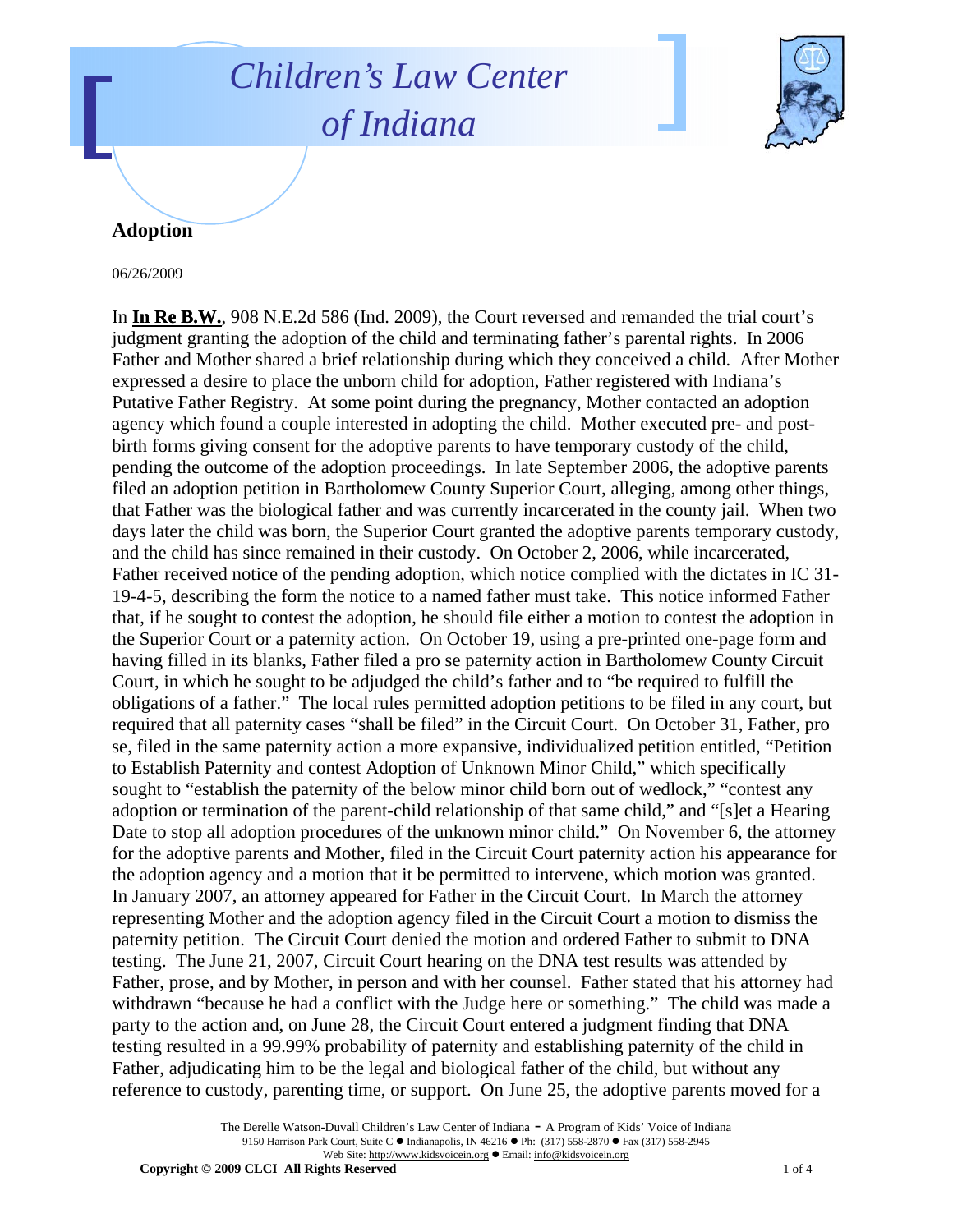final hearing on their adoption petition in the Superior Court, and it was scheduled for and held August 23, 2007. Copies of the motion and the Order scheduling the date and time of the final hearing were not sent to Father, but only to Father's former attorney in the Circuit Court case. The adoptive parents and Mother were present at the hearing, but Father did not appear, either pro se or by counsel. No attorney had entered any appearance for Father in the Superior Court adoption proceedings until approximately one month after the final adoption decree. Following the hearing, the Superior Court entered an order finding that Father had failed to file in the Superior Court a timely motion to contest the adoption as required by IC 31-19-10-1(b) and, based solely on this ground, it found Father's consent therefore irrevocably implied under IC 31- 19-9-12(1). The court also found adoption to be in the child's best interests, granted the adoption, and ordered that Father's parental rights be terminated. Father appealed the adoption judgment, asserting that the trial court erroneously determined his consent to have been irrevocably implied, and that the adoption was therefore improperly granted without his consent. The Court of Appeals affirmed the adoption decree, concluding that "[a]lthough [the father] filed his petition to establish paternity in the paternity court within the required thirty days following service, he did not file a motion to contest [the] adoption in the proper court." In Re Adoption of B.W., 889 N.E.2d 1236 (Ind. Ct. App. 2008), *trans. granted Oct. 15, 2008* 

**The Court held that under IC 31-19-9-12(1), to be deemed to have implied his irrevocable consent to an adoption, a putative father must have failed to file both a paternity action**  and a motion to contest the adoption. **Id.** at 594. The Court found that, here, inasmuch as Father undisputedly timely filed his paternity action which sufficed to preclude a finding of implied irrevocable consent to the adoption, it was unnecessary to decide whether his timely attempt to contest the adoption, filed in the Circuit Court rather than in the Superior Court where the adoption was pending, satisfied the adoption implied consent statute. Therefore, because the trial court's decree of adoption was predicated upon its erroneous determination that Father's consent to the adoption was irrevocably implied by law, the Court reversed the judgment and remanded the matter to the trial court for further proceedings not inconsistent with the Court's opinion. Id.

The Court noted that the adoption of a minor child generally requires, among other things, the written consent not only of the child's mother, but also the child's father if the child is born during their marriage or, if not, of the father of the child whose paternity has been established by law; however, the adoption consent of a putative father may be implied under circumstances specified by IC 31-19-9-12:

A putative father's consent to adoption is irrevocably implied without further court action if the putative father:

- 1) fails to file:
	- A) a motion to contest the adoption in accordance with IC 31-19-10; and
	- B) a paternity action under IC 31-14;

within thirty (30) days after service of notice under IC 31-19-4;

- 2) having filed a motion to contest the adoption in accordance with IC 31-19-10, fails to appear at the hearing set to contest the adoption;
- 3) having filed a paternity action under IC 31-14, fails to establish paternity in the action; or
- 4) is required to but fails to register with the putative father registry established by IC 31-19-5 within the period under IC 31-19-5-12.

The Derelle Watson-Duvall Children's Law Center of Indiana - A Program of Kids' Voice of Indiana 9150 Harrison Park Court, Suite C · Indianapolis, IN 46216 • Ph: (317) 558-2870 • Fax (317) 558-2945 Web Site: http://www.kidsvoicein.org · Email: info@kidsvoicein.org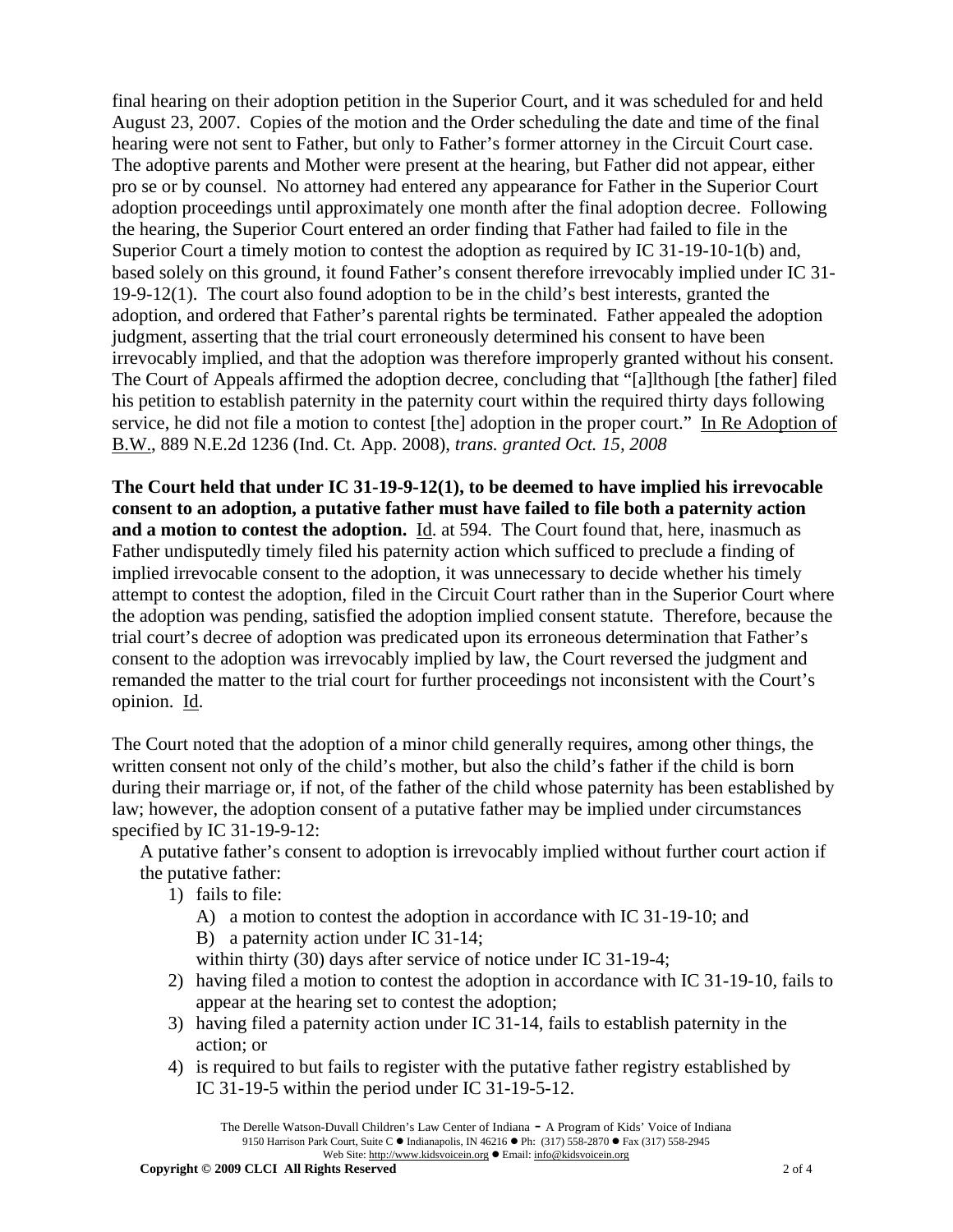The Court observed that (1) the notice of the pending adoption Father timely received October 2, 2006, substantially tracked the language for "Notice to Named Father" required by IC 31-19-4-5; (2) thus, the notice informed Father that his consent to adoption would be irrevocably implied if he failed to preserve his right to object to an adoption petition by *either* filing a motion to contest the adoption *or* filing a paternity action; (3) when Father received notice of the adoption proceedings, within the designated time limit, acting pro se, he attempted to do both, by commencing a paternity action, and filing to contest the adoption in the Circuit Court, rather than in the Superior Court where the adoption petition was pending; (4) IC 31-19-10-1(b) states, "A person contesting an adoption must file a motion to contest the adoption *with the court* not later than thirty (30) days after service of notice of the pending adoption;" (5) the adoptive parents contend that filing the adoption contest in the Circuit Court rather than the Superior Court nullified Father's attempt to contest the adoption; (6) Father argues that the provision of IC 31- 19-10-1(b) stating that the motion to contest the adoption is to be filed "with the court" did not restrict him to the Superior Court; (7) regardless of whether Father's attempt to contest in the Circuit Court the adoption petition filed in the Superior Court was sufficient, the parties agree that Father did properly and timely commence a paternity action and thereafter obtained a judgment establishing his paternity of the child; and (8) both parties apparently read IC 31-19-9- 12(1) to trigger a putative father's implied consent if the putative father fails *either* to institute a paternity action or to file a motion to contest the adoption, effectively replacing the provision's "and" with an "or." Id. at 592-93 (emphases added by the Court).

Contrary to the parties' apparent interpretation of IC 31-19-9-12(1), the Court held that the statute's plain language

authorizes a court to determine irrevocable implied consent only when a putative father fails in *both* respects, i.e., only when, within thirty days after receiving notice of the adoption petition, the putative father fails *both* to file a motion to contest the adoption *and also* to file a paternity action. But if he does either within the thirty-day time period, this precludes a court from finding his implied irrevocable consent to the adoption under this section. In order to be deemed to have given irrevocably implied consent, the named father, in accordance with [IC] 31-19-9-12(1), must fail to file, not *either*, but *both* a paternity action and a motion to contest the adoption within thirty days after service of notice.

Id. at 592 (emphasis in original). The Court explained that (1) applying the plain language of IC 31-19-9-12(1) to require a putative father to fail in both respects is entirely consistent with the plain language of IC 31-19-4-5, which in addition to providing (through the statutorily mandated notice) a putative father's initial exposure to his obligations under the adoption statutes, indicates that putative fathers have a choice about how to proceed, and, thus, it is unnecessary to impose a strained construction on either provision so as to read them in harmony with each other; (2) the adoption statute creates a statutory proceeding unknown at common law and, under well established principles, the statute must be construed in favor of the rights of biological parents; (3) this interpretation finds additional support inasmuch as the adoption statutes contemplate concurrent jurisdiction by paternity and adoption courts in that, where a putative father opts under IC 31-19-9-12(1) to file a paternity petition, the statute anticipates that an adoption petition is concurrently pending, and as provided in IC 31-19-2-14(a), in that circumstance, "the court in which the petition for adoption has been filed has exclusive jurisdiction of the child, and the paternity proceeding *must be consolidated* with the adoption proceeding;" and (4) this commonsense requirement for consolidation understands that such concurrent actions are best resolved in one forum – resolution of paternity is a generally necessary prerequisite to completion of

> The Derelle Watson-Duvall Children's Law Center of Indiana - A Program of Kids' Voice of Indiana 9150 Harrison Park Court, Suite C · Indianapolis, IN 46216 • Ph: (317) 558-2870 • Fax (317) 558-2945 Web Site: http://www.kidsvoicein.org · Email: info@kidsvoicein.org